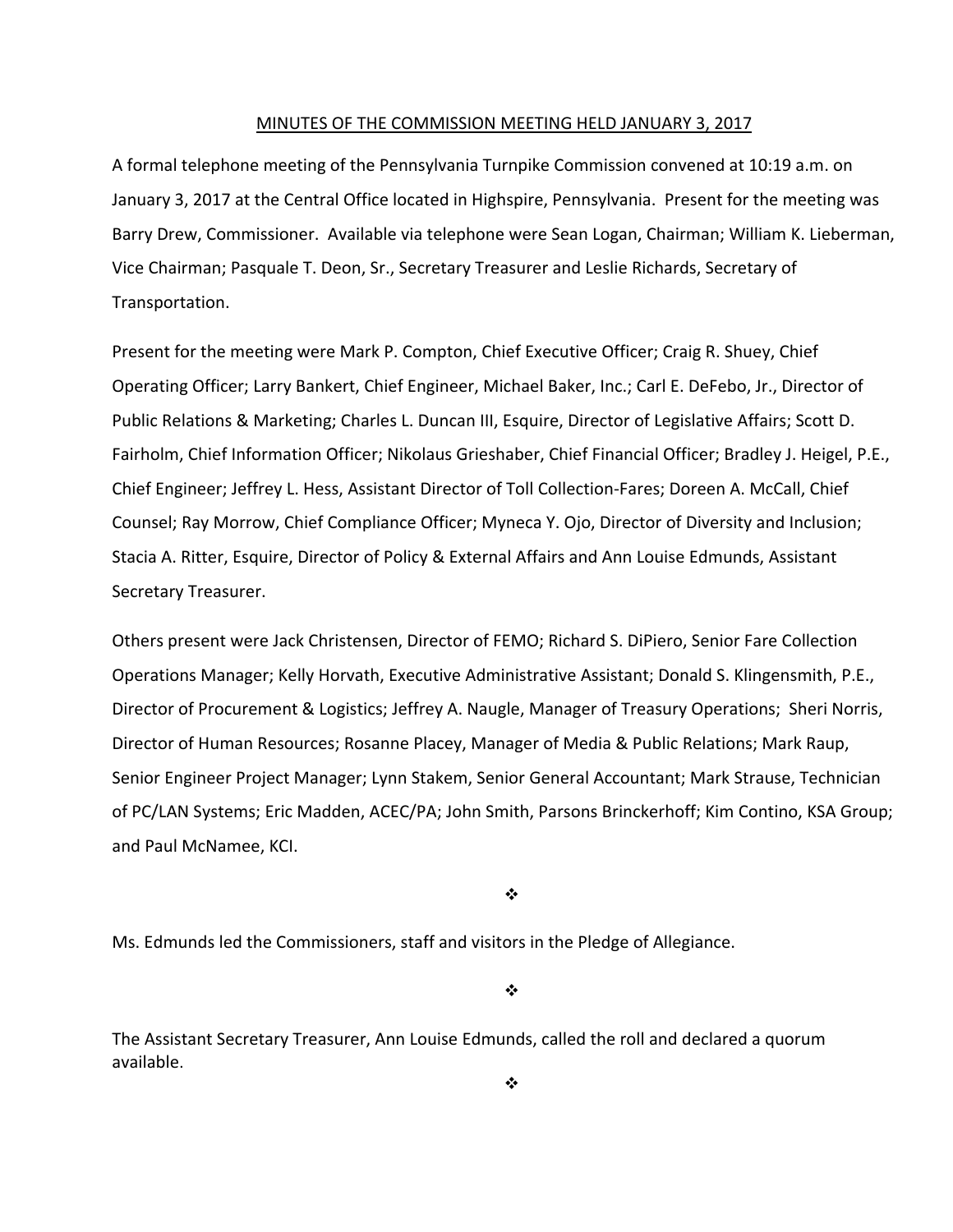### SUNSHINE ANNOUNCEMENT

The Commissioners met in Executive Session prior to today's Formal Agenda Session to consider matters of Personnel, which included a promotion, summer program, terminations, new hires and vacancies. The Commissioners also engaged in non‐deliberative informational discussions regarding various actions and matters, which have been approved at previous public meetings.

❖

### PUBLIC COMMENT

Ms. Edmunds: The public is welcome at this time to address the Commission regarding items listed on the Agenda or other items not listed on the Agenda that are within the Commission's authority or control.

In order to conduct an orderly and effective meeting, all persons wishing to address the Commission should have signed in a requested time to speak. If you have not done so, you are invited to do so at this time.

There were no requests to address the Commission.

 $\cdot$ 

# MINUTES OF THE MEETING

Motion‐That the Minutes of the meeting held December 20, 2016 be approved and filed as submitted ‐ were made by Commissioner Drew, seconded by Commissioner Lieberman, and passed unanimously.

 $\cdot$ 

# **COMMUNICATIONS**

Motion‐That the Commission approves the memo received from the Chief Counsel–was made by Commissioner Drew, seconded by Commissioner Lieberman, and passed unanimously.

 $\bullet^{\bullet}_{\bullet} \bullet$ 

### **PERSONNEL**

Motion‐That the Commission approves the Personnel as submitted‐was made by Commissioner Drew, seconded by Commissioner Lieberman, and passed unanimously.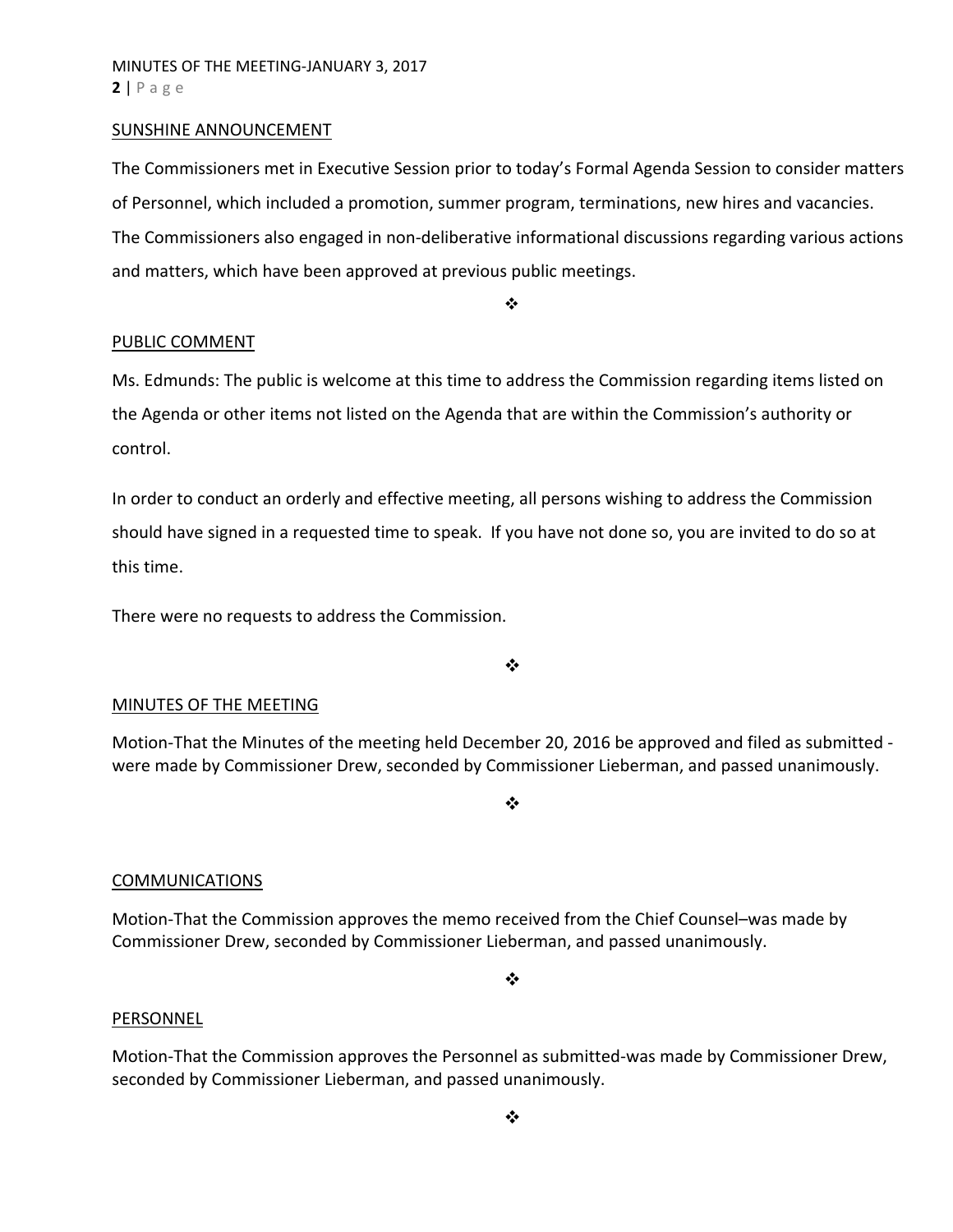MINUTES OF THE MEETING‐JANUARY 3, 2017 **3** | Page

### UNFINISHED BUSINESS

No unfinished business to discuss.

❖

### NEW BUSINESS **POLICIES**

Motion‐That the Commission adopts revisions to a Policy and repeals a Policy for the items listed in memos "a" and "b":

- a. Revisions to Policy 4.06, All Electronic Tolling Conversion Tuition Reimbursement Policy, to rename the policy and to reflect operational and procedural changes;
- b. Repeal Policy 2.17, Years of Service Program, as the program will be incorporated with a Human Resources Commission‐Wide employee recognition program.

–was made by Commissioner Drew, seconded by Commissioner Lieberman, and passed unanimously.

# $\cdot$

# AGREEMENTS

Motion‐That the Commission approves the negotiation and execution of the Agreements for the items listed in memos "a" and "b":

- a. Release Agreement and Settlement with Everett Santarlas, Jr., and authorize issuance of the workers' compensation settlement payment;
- b. Agreement with Price Chopper Supermarkets to distribute E‐ZPass in their Pennsylvania locations.

‐was made by Commissioner Drew, seconded by Commissioners Lieberman, and passed unanimously.

 $\cdot$ 

# RIGHT‐OF‐WAY REQUESTS

Motion-That the Commission approves the Right-of-Way Request for the items listed in memos "a" through "h":

a. Acquisition of Right‐of‐Way #1020‐A (Paul J. & Stacy Wheeler), a partial take parcel necessary for the total reconstruction project from MP 99.00 to MP 109.00 by authorizing payment of \$9,031.26 representing fair market value and pro‐rated taxes to Paul J. & Stacy Wheeler; authorize the appropriate Commission officials to execute the Agreement of Sale and other documents that may be required for closing; authorize the payment of additional statutory damages as calculated by the Right‐of‐Way Administrator and approved by the Chief Counsel; and payment of the fair market value to the property owners is contingent upon the delivery of a Conservation Easement as prepared by the Legal Department;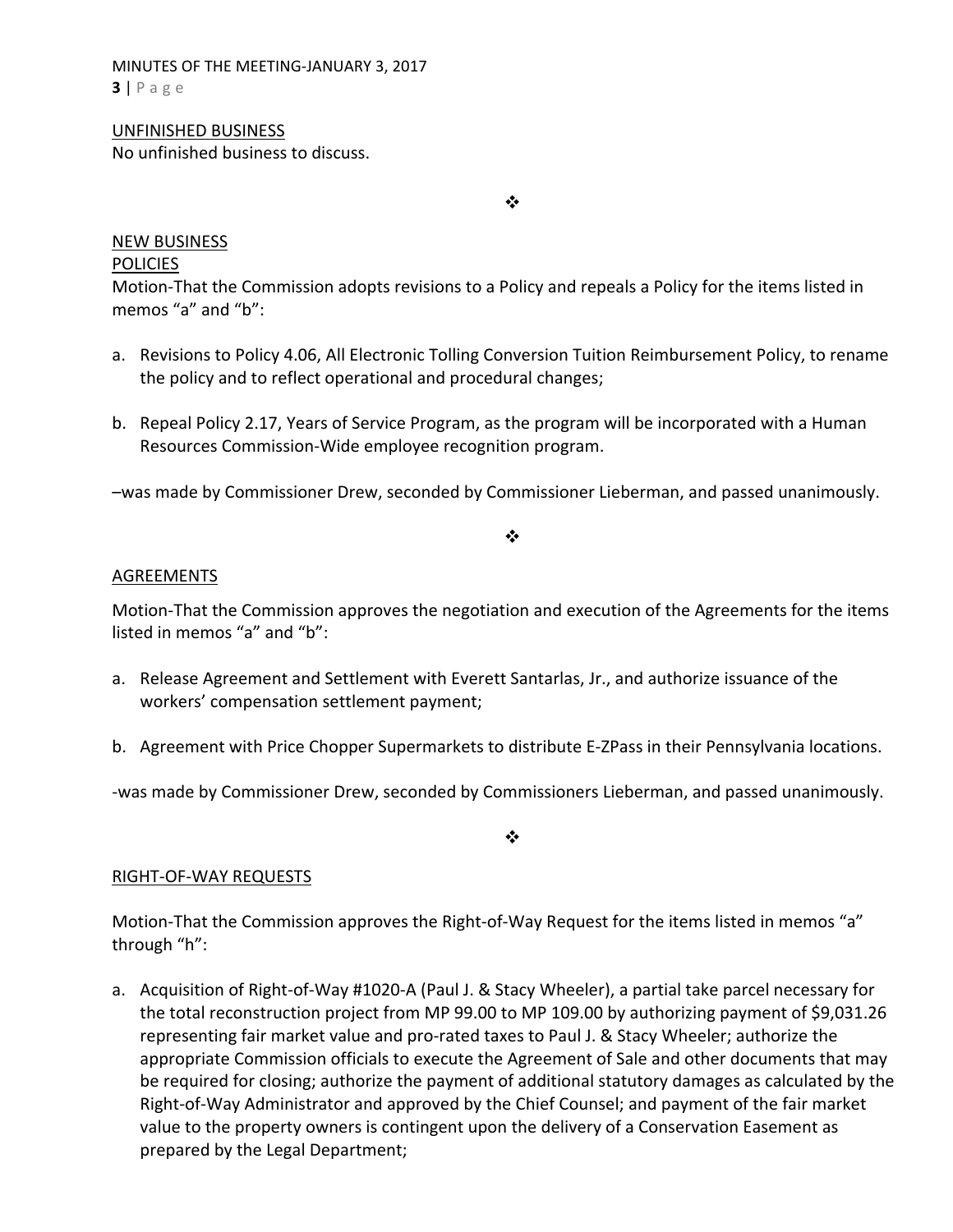# MINUTES OF THE MEETING‐JANUARY 3, 2017

**4** | Page

- b. Acquisition of Right‐of‐Way #2068‐D (New Enterprise Stone & Lime Co., Inc.), a partial take parcel necessary for the total reconstruction project from MP 149.50 to MP 155.50 by authorizing payment of \$92,601.74 representing fair market value and pro‐rated taxes to New Enterprise Stone & Lime Co., Inc.; authorize the appropriate Commission officials to execute the Agreement of Sale and other documents that may be required for closing; authorize the payment of additional statutory damages as calculated by the Right‐of‐Way Administrator and approved by the Chief Counsel; and payment of fair market value to the property owner is contingent upon the delivery of a deed as prepared by the Legal Department;
- c. Acquisition of Right‐of‐Way #17747 (Kenneth G. McGregor), a partial take parcel necessary for construction of the Southern Beltway, Rt. 22 to I‐79 by authorizing payment of \$600.00 representing fair market value to Kenneth G. McGregor; authorize the appropriate Commission officials to execute the Temporary Construction Easement and other documents that might be required for closing; authorize the payment of additional statutory damages as calculated by the Right‐of‐Way Administrator and approved by the Chief Counsel; and payment of fair market value is contingent upon the delivery of the executed Temporary Construction Easement as prepared by the Legal Department;
- d. Adopt the proposed Property Acquisition Resolution for Right‐of‐Way #17953 (Steve Borda), a total take parcel necessary for construction of the Southern Beltway, Rt. 22 to I‐79 by authorizing payment of \$2,600.00 representing Estimated Just Compensation to counsel named at a later date; and authorize payment of additional statutory damages as calculated by the Right‐of‐Way Administrator and approved by the Chief Counsel;
- e. Adopt the proposed Property Acquisition Resolution for Right-of-Way #17969 (Tseng Ta & Shu H. Peng), a partial take parcel necessary for construction of the Southern Beltway, Rt. 22 to I‐79 by authorizing payment of \$10,400.00 representing Estimated Just Compensation to The Law Office of Robert J. Wratcher LLC, escrow agent; and authorize payment of additional statutory damages as calculated by the Right‐of‐Way Administrator and approved by the Chief Counsel;
- f. Settlement of Right‐of‐Way #17968 (Valjean Stankas, Range Resources‐Appalachia, LLC), a total take parcel necessary for construction of the Southern Beltway, Rt. 22 to I‐79 by authorizing payment of \$86,700.00 representing Estimated Just Compensation to counsel named at a later date; and authorize payment of additional statutory damages as calculated by the Right‐of‐Way Administrator and approved by the Chief Counsel;
- g. Settlement of Right‐of‐Way #17232 (Reissing 45, LLC), a partial take parcel necessary for construction of the Southern Beltway, Rt. 22 to I‐79 by authorizing payment of \$28,820.50 representing the balance of settlement funds to Clark Hill, PLC, escrow agent; authorize the appropriate Commission officials to execute the Settlement and Mutual Release Agreement, as approved by the Legal Department; and payment of settlement funds to the property owner is contingent upon the receipt of the Settlement and Mutual Release Agreement as approved by the Legal Department;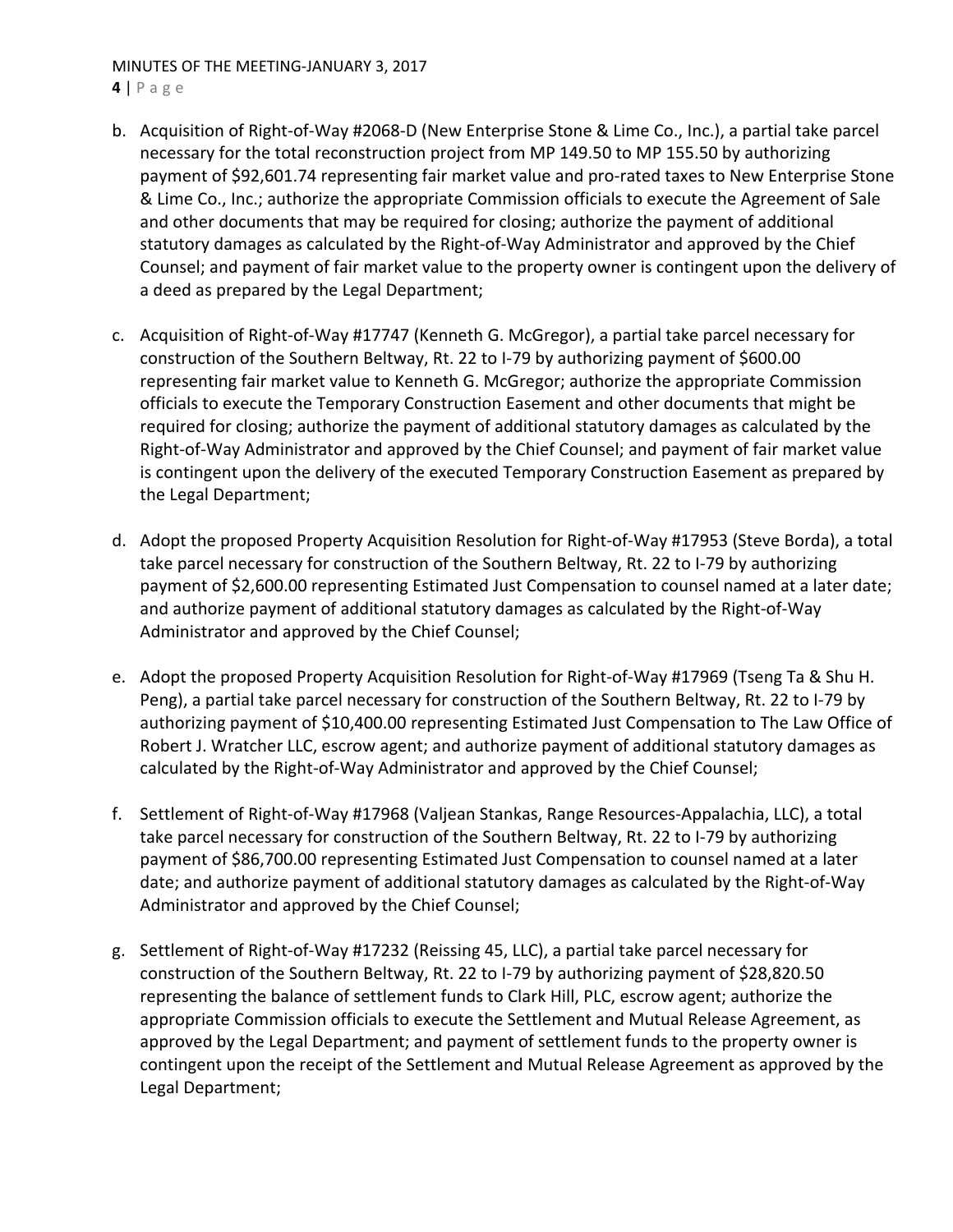MINUTES OF THE MEETING‐JANUARY 3, 2017 **5** | Page

h. Settlement of Right‐of‐Way #179742 (Reissing 45, LLC, New Century Energy, Inc.), a partial take parcel necessary for construction of the Southern Beltway, Rt. 22 to I‐79 by authorizing payment of \$16,295.00 representing the balance of settlement funds to Clark Hill, PLC, escrow agent; authorize the appropriate Commission officials to execute the Settlement and Mutual Release Agreement and other documents that may be required for closing, as approved by the Legal Department; and payment of settlement funds to the property owner is contingent upon the receipt of the Settlement and Mutual Release Agreement as approved by the Legal Department.

‐was made by Commissioner Drew, seconded by Commissioner Lieberman, and passed unanimously.

### $\frac{1}{2}$

# SUPPLEMENT

Motion-That the Commission approves the negotiation and execution of Supplemental Agreement #2 for open-end environmental engineering services with Skelly & Loy, Inc., for an additional \$1,000,000.00 to prepare the necessary documents and permit applications for the Commission's Metropolitan Separate Storm Sewer System (MS4) permit required by the PA DEP; for a revised not-toexceed amount of \$2,000,000.00 ‐was made by Commissioner Drew, seconded by Commissioner Lieberman; Commissioner Logan abstained.

CHAIRMAN LOGAN: I abstain on this item because Skelly & Loy is a member of the Monroeville Area Chamber of Commerce, which I serve as President.

#### $\bullet^{\bullet}_{\bullet} \bullet$

# PURCHASE ORDERS

Motion‐That the Commission approves the Award of a Bid and the Issuance of Purchase Orders for the items listed in memos "a" through "c":

- a. Tree clearing from MP 172.00 to MP 180.00, to the lowest responsive and responsible bidder, Land Clearing Specialists, Inc.; at a total award of \$1,091,631.00;
- b. ServiceNow license for 2‐years, utilizing the Commonwealth's contract with Dell Marketing, LP; at a total award of \$214,839.83;
- c. HP computers and monitors for the E‐ZPass CSC/VPC at East Park Drive; utilizing the Commonwealth's contract with HP, Inc.; at a total award of \$252,160.40.

‐was made by Commissioner Drew, seconded by Commissioner Lieberman, and passed unanimously.